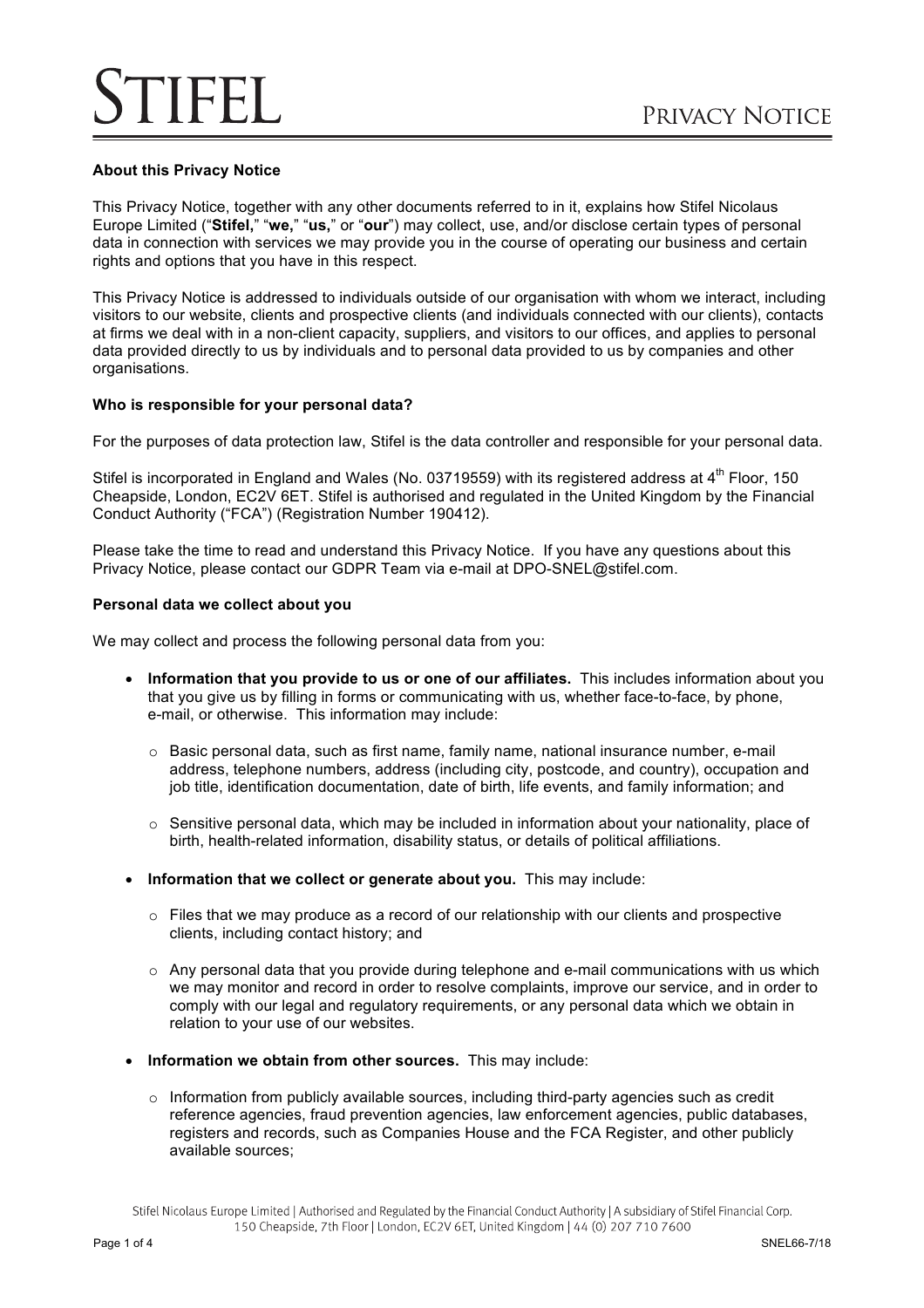- o Information obtained from independent financial advisors, other professional advisers, product providers, event organisers, and other agents and/or representatives; and
- $\circ$  Information obtained from sanctions checking and background screening providers.

## **Uses of your personal data**

Your personal data may be stored and processed by Stifel in the following ways and for the following purposes:

- To contact and interact with you to perform our obligations under our contract with you or your organisation;
- To carry out our legal and regulatory compliance obligations, including anti-money laundering and terrorist financing checks and related actions which we consider appropriate to meet any legal or regulatory obligations imposed on us from time to time, or where the processing is in the public interest, or to pursue our legitimate interest to prevent fraud, bribery, corruption, tax evasion, and to prevent the provision of financial and other services to persons who may be subject to economic or trade sanctions on an ongoing basis, in accordance with our anti-money laundering procedures;
- To monitor and record calls and e-mails to comply with our legal and regulatory obligations and ensure compliance with our policies and standards and for investigation and crime prevention purposes, and to enforce or defend our legal rights, or pursue our legitimate interests in relation to such matters;
- To report tax-related information to tax authorities in order to comply with our legal obligation;
- To monitor and record calls for quality, training, analysis, and other related purposes in order to pursue our legitimate interest to improve service delivery;
- To manage our relationships with you, develop and improve our business and services, maintain and develop our IT systems, manage and host events, and to administer and manage our website, systems, and applications;
- To manage access to our premises and for security purposes;
- To protect the security of our communications and other systems and to prevent and detect security threats, frauds, or other criminal or malicious activities; and
- To provide you with information about our products and services that may be of interest to you as well as informing you of any changes to our service.

We are entitled to use your personal data in these ways on the basis of one or more of the following reasons:

- We have obtained your consent;
- To fulfil the performance of a contract between the data subject and ourselves, in our capacity as the data controller;
- To comply with legal and/or regulatory obligations which we have to discharge;
- In order to establish, exercise, or defend our legal rights or for the purpose of legal proceedings; and/or
- The use of your personal data as described is necessary for our legitimate business interests (or the legitimate interests of one or more of our affiliates), such as:
	- $\circ$  Allowing us to effectively and efficiently manage and administer to operation of our business;
	- o Maintaining compliance with internal policies and procedures;

Stifel Nicolaus Europe Limited | Authorised and Regulated by the Financial Conduct Authority | A subsidiary of Stifel Financial Corp. 150 Cheapside, 7th Floor | London, EC2V 6ET, United Kingdom | 44 (0) 207 710 7600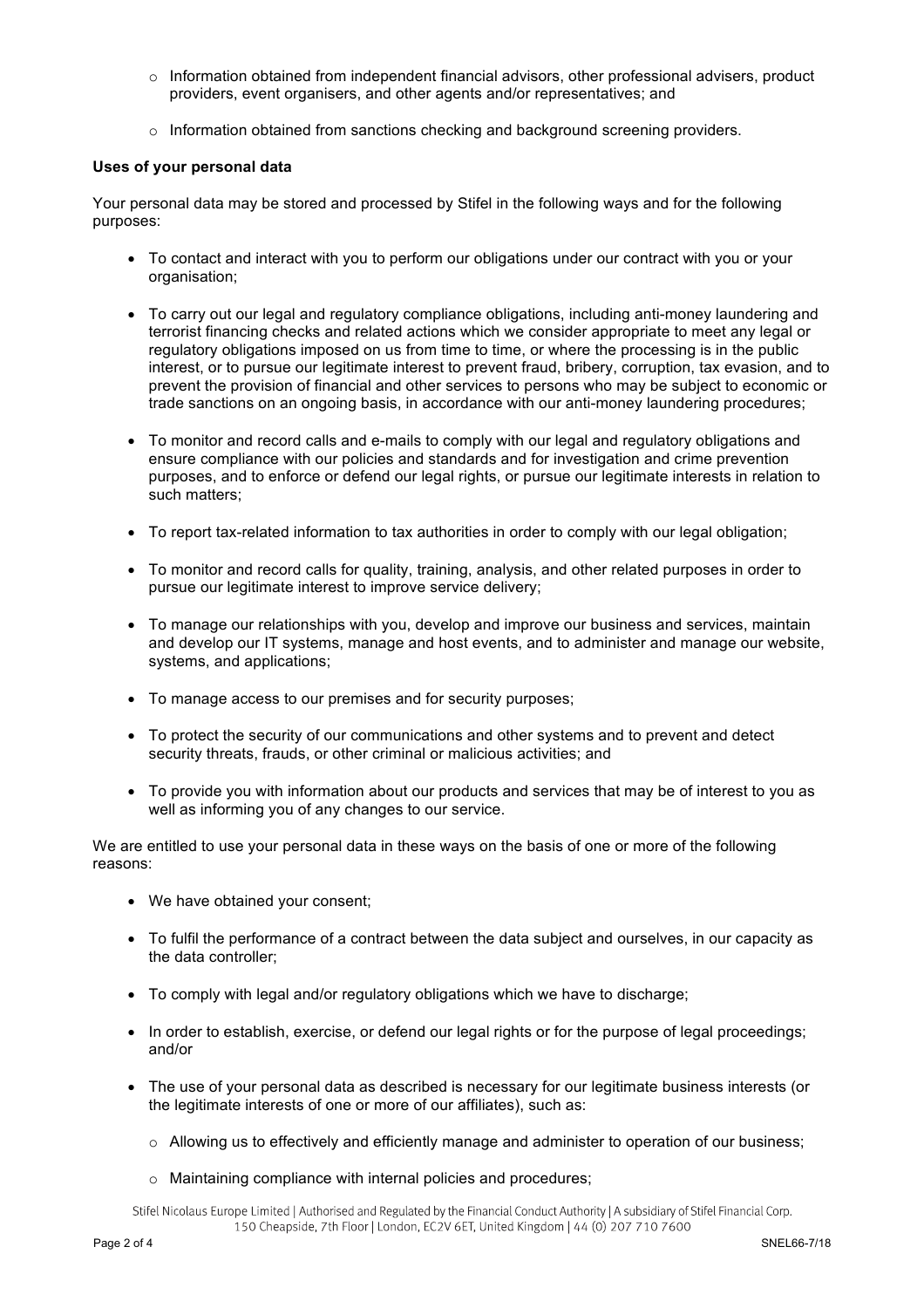- o Enabling quick and easy access to information on our services; and
- $\circ$  Offering effective, up-to-date security solutions for mobile devices and IT systems.

#### **Information about other persons**

If you provide us with personal data about any person other than yourself, you shall ensure that you have provided all necessary information to the relevant individuals (known as "data subjects") about our use of personal data. You may refer data subjects to this Privacy Notice.

We will not use your personal data for taking any automated decisions affecting you or creating profiles other than as described above.

#### **Disclosure of your personal data**

We may disclose your personal data as follows:

- To our affiliated companies (including those located in the United States) for the above-mentioned purposes. We will take steps to ensure that the personal data is accessed only by employees of such affiliates that have a need to do so for the purposes described in this Privacy Notice;
- To companies providing services for money laundering and terrorist financing checks and other fraud and crime prevention purposes and companies providing similar services;
- To courts, law enforcement authorities, regulators, governmental officials, and other bodies as required by law or as requested;
- To third-party vendors in order to process the personal data for the above-mentioned purposes;
- To our and our affiliated companies' professional advisers, subject to confidentiality obligations;
- If we have collected your personal data in the course of providing services to any of our clients, we may disclose it to that client and, where permitted by law, to others for the purpose of providing those services; and
- To purchasers of the whole or part of our business or on any merger or group reorganisation.

#### **Transfers of personal data outside the European Economic Area**

The personal data that we collect from you may be transferred to, and stored at, a destination outside the European Economic Area ("**EEA**"). It may also be processed by staff operating outside of the EEA who work for our affiliates or for one of our suppliers.

Where we transfer your personal data outside the EEA, we will ensure that it is protected in a manner that is consistent with how your personal data will be protected by us in the EEA. This can be done in a number of ways. For instance:

- The country that we send the data to might be approved by the European Commission;
- The recipient might have signed up to a contract based on "model contractual clauses" approved by the European Commission, obliging them to protect your personal data; or
- Where the recipient is located in the U.S., it might be a certified member of the EU-US Privacy Shield scheme.

In other circumstances, the law may permit us to otherwise transfer your personal data outside the EEA. In all cases, however, we will ensure that any transfer of your personal data is compliant with data protection law.

You can obtain more details of the protection given to your personal data when it is transferred outside the EEA (including a copy of the standard data protection clauses which we have entered into with recipients of your personal data) by contacting us in accordance with the "Contacting us" section below.